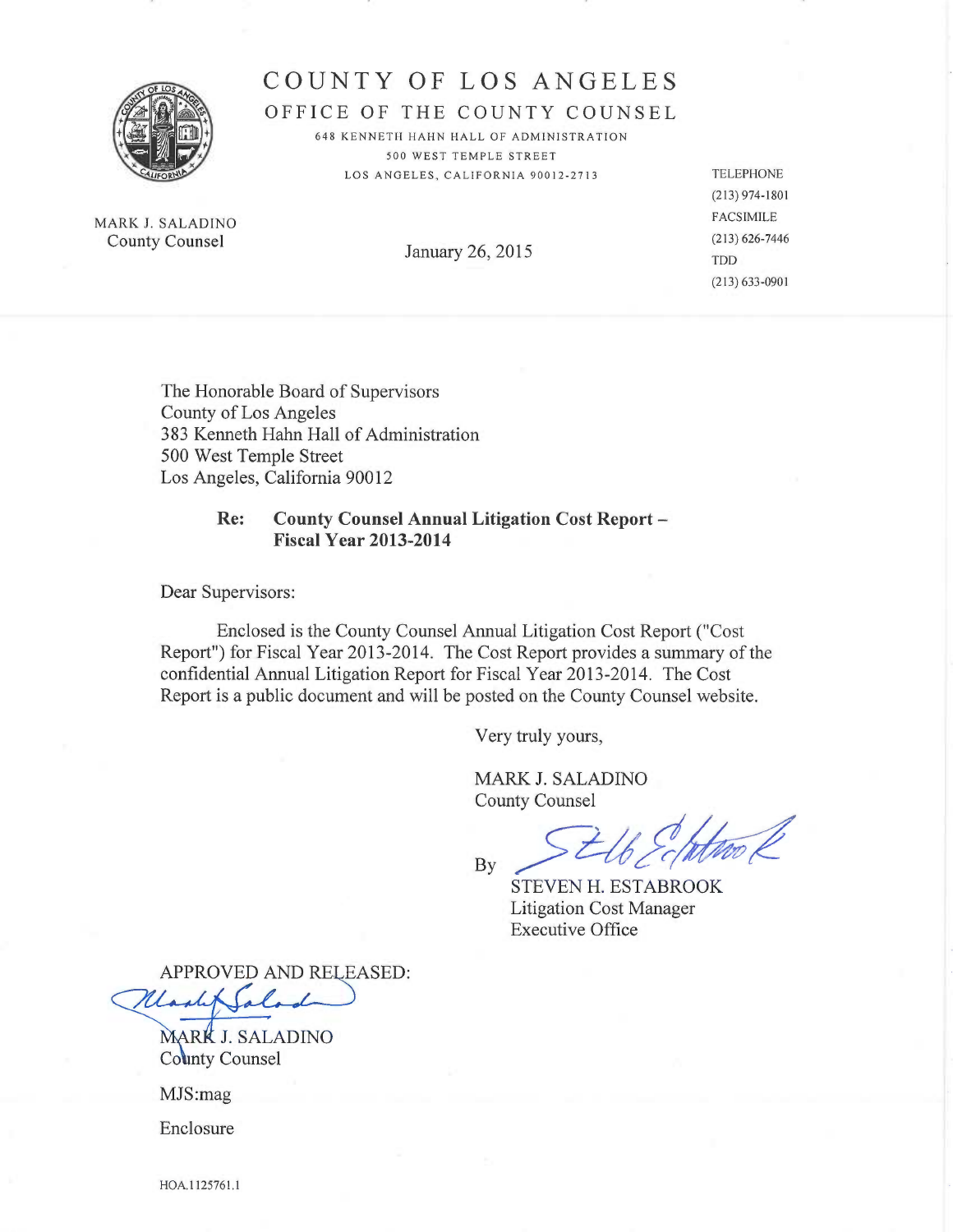# COUNTY COUNSEL ANNUAL LITIGATION COST REPORT — FISCAL YEAR 2013-2014

## I. Overview

The Annual Litigation Expenses for Fiscal Year 2013-2014 ("FY 2013-14") were \$95.6 million. Although up 7.5 percent from the \$89 million spent last fiscal year, the amount compares favorably to the previous five-year average of \$102 million. The \$95.6 million spent this year includes \$40.3 million in Judgments and Settlements and \$55.3 million in Attorney's Fees and Costs ("Fees and Costs").

## II. Judgments and Settlements

Of the \$95.6 million paid in litigation expenses this year, \$40.3 million was paid to satisfy 10 judgments and to settle 194 cases. The \$40.3 million spent on judgments and settlements was up \$4.5 million, or 13 percent, as compared to last fiscal year. Except for the \$35.8 million paid last fiscal year, the \$40.3 million paid this year was the lowest amount of judgments and settlements paid since Fiscal Year 2005-2006.

#### Judgments

In FY 2013-14, judgments totaled \$5.8 million and were down 19 percent from the \$7.2 million paid last year. Of the ten judgments paid this year, only two exceeded one million dollars. Both cases, (Bender - \$2.45 million and Gutierrez - \$2.1 million), involved Law Enforcement issues and allegations of excessive force. A jury concluded in Bender that Sheriffs deputies used excessive force while arresting an apartment manager. In Gutierrez, Sheriffs deputies shot and killed a burglary suspect who was armed with a nine-inch knife. The remaining eight judgments paid by the County this year totaled \$1.25 million. The \$5.8 million paid to satisfy judgments this year was the lowest amount paid in the last eight fiscal years.

#### Settlements

The County paid \$34.5 million in settlements this year. This was \$5.9 million more than the \$28.6 million paid in settlements last year. Except for the \$28.6 million paid last year, the \$34.5 million was the lowest amount paid in settlements in the last four fiscal years. Of the 194 settlements paid this year, seven exceeded \$1 million. Two of the largest were Medical Malpractice cases involving births. The first involved an infant who was deprived of oxygen when his mother's uterus ruptured shortly before his birth (Welch - \$7.5 million), and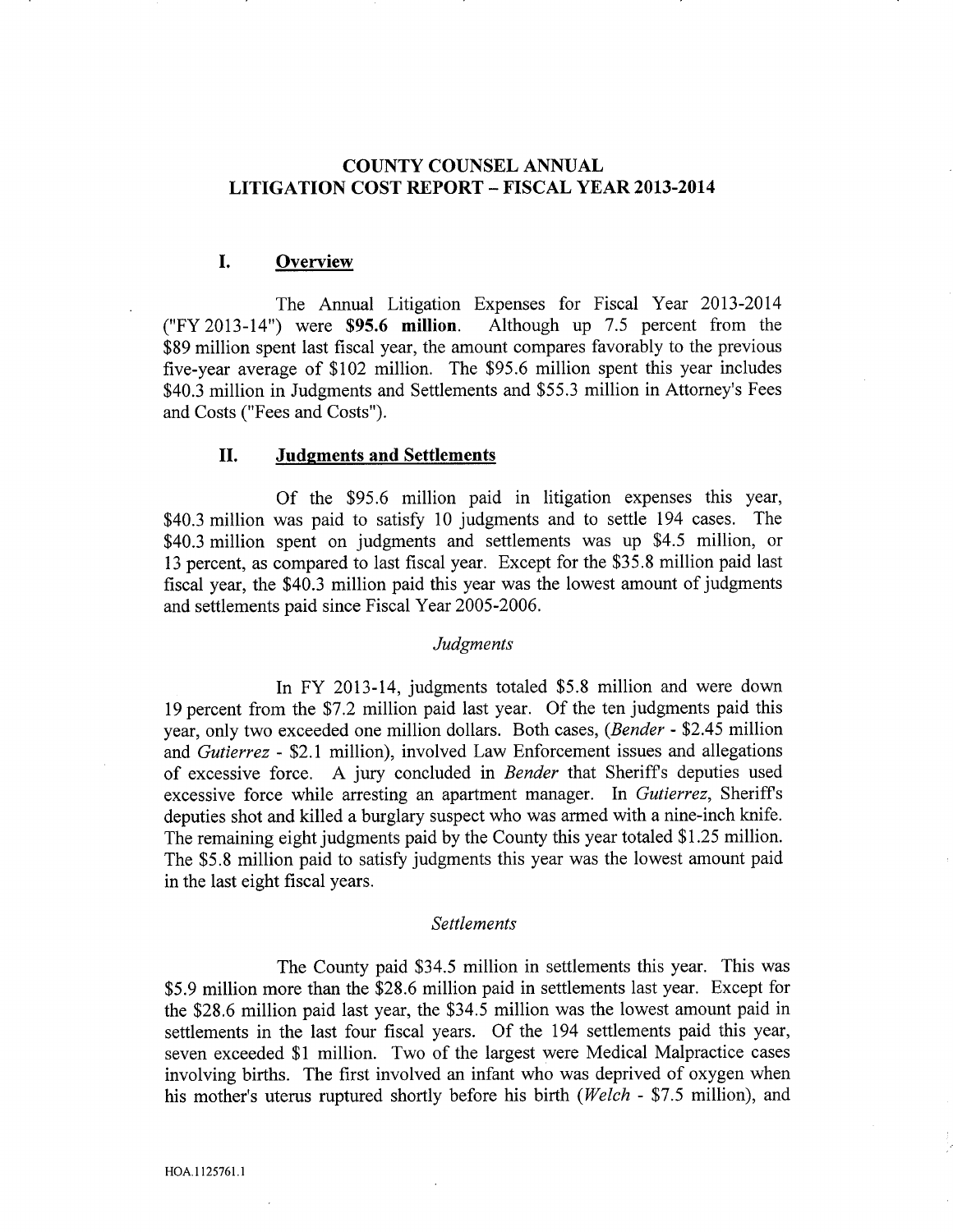the second involved a prisoner who delivered twins prematurely - one did not survive and the other sustained neurological damage ( $Works$  - \$2 million). Another significant settlement involved an automobile accident caused by County driver who struck the other vehicle with such force that it rolled over and resulted in the amputation of four fingers on Plaintiff's dominant hand (Perez -\$4 million). Two of the seven settlements involved Sheriff's deputies and allegations of excessive force. One involved a mentally unstable woman who was shot and killed when she threatened deputies with a hammer ( $Eng - $1.8$  million), and the other involved a visitor at Men's Central Jail who claimed he was beaten by Sheriff's deputies because he had a cell phone (Carrillo - \$1.2 million). A sixth settlement involved athree-year-old girl who sustained a head injury but was not transported by County paramedics to a hospital after being examined. She later developed bleeding in her brain (Gutierrez - \$1.4 million). The remaining developed bleeding in her brain (Gutierrez - \$1.4 million). settlement over one million dollars this year was paid to the attorneys of a disability rights activist group which brought a class action challenging the adequacy of the County's emergency response plans for disabled citizens. The County agreed to integrate disabled citizens into the framework of its emergency preparedness program and to pay the group's attorneys' fees (Communities Actively Living Independent & Free -  $$1.225$  million). These seven settlements totaled approximately \$19 million and accounted for more than one-half of the \$34.9 million paid in settlements this year.

## City of Alhambra

The judgments and settlements paid in FY 2013-14 do not include payments made this year to 47 plaintiff cities in the City of Alhambra, et al. v. County of Los Angeles ("Alhambra") and the nine plaintiff cities in the City of Agoura Hills, et al. v. County of Los Angeles ("Agoura Hills") actions. The plaintiff cities claim that the Auditor-Controller improperly calculated the amount of Property Tax Administrative Fees ("PTAF") collected from those cities beginning in Fiscal Year 2006-2007 ("FY 2006-07"). In 2012, the California Supreme Court ruled in favor of the 47 plaintiff cities in Alhambra, finding that the Auditor-Controller improperly calculated the amount of PTAF. Between FY 2006-07 and Fiscal Year 2012-2013 ("FY 2012-13"), the County collected \$233.2 million in PTAF from the cities, a portion of which must be returned as a result of the ruling in Alhambra. Last fiscal year, the County made a partial payment to the 47 cities in the Alhambra action of \$32.2 million. An additional \$1.6 million was refunded to the *Alhambra* plaintiff cities this fiscal year. The County also refunded \$2.3 million in PTAF revenue this fiscal year to the nine Agoura Hills plaintiff cities. These refunds were not included in the Annual Litigation expenses for FY 2012-13 or FY 2013-14.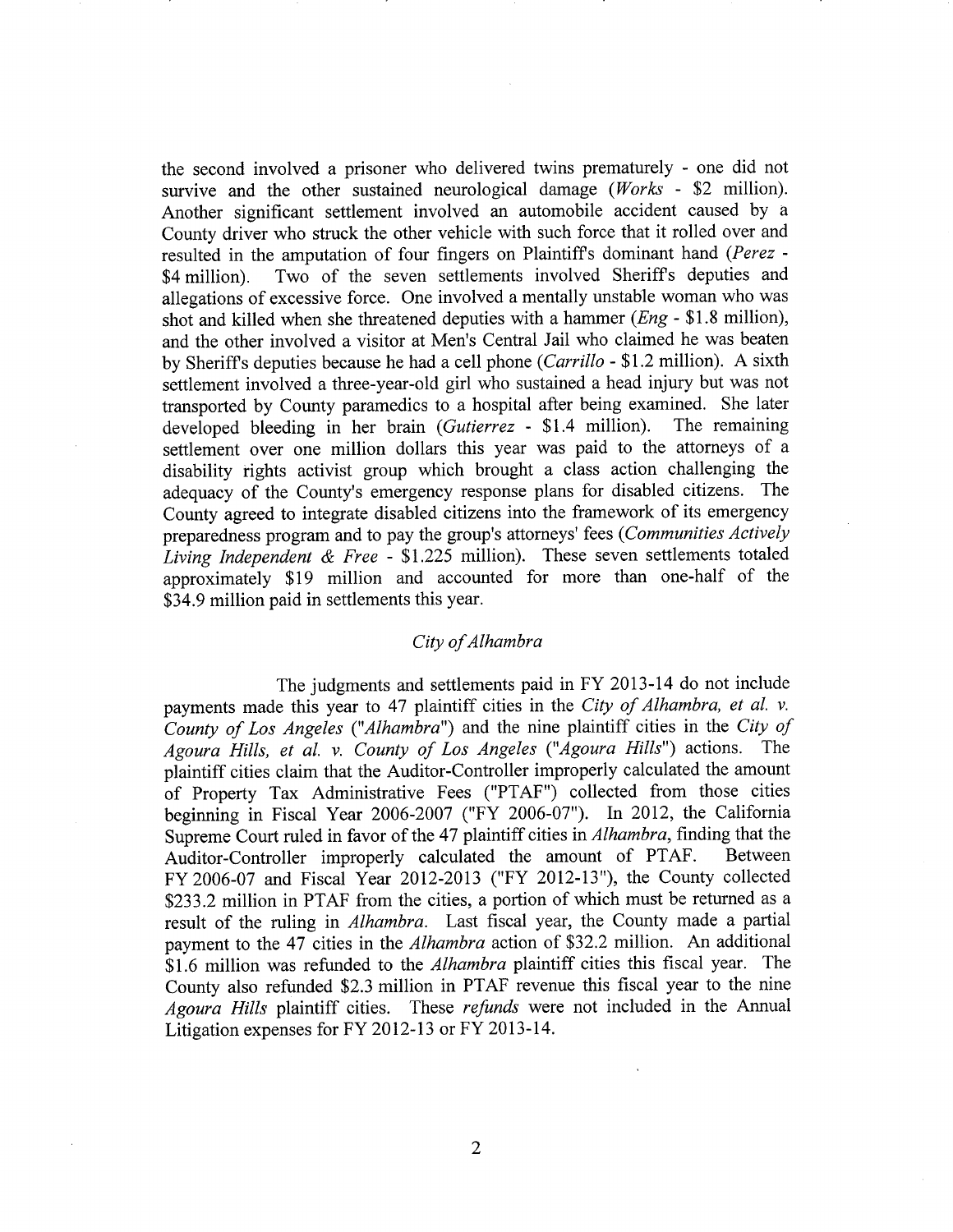#### III. Attorney Fees and Costs

In addition to \$40.3 million paid in judgments and settlements, the \$95.6 million paid in litigation expenditures this year also included attorney fees and costs in the amount of \$55.3 million. This was \$2.1 million, or four percent, more than the \$53.2 million paid last fiscal year. Of the \$55.3 million paid in attorney fees and costs this year, \$42.9 million was paid to Contract Counsel and \$12.4 million was billed by County Counsel at hourly rates established to cover overhead to other County departments for litigation services, including costs. The amount billed by County Counsel includes the attorney fees and costs for managing or overseeing litigated cases assigned to Contract Counsel, as well as handling cases in-house without the involvement of Contract Counsel. "Fees" are generally the hourly rate paid to counsel and "costs" include a variety of expenses related to, among other items, court reporters, experts, and copying.

#### Contract Counsel

At \$42.9 million, Contract Counsel fees and costs were up \$3.1 million, or 8 percent, as compared to the \$39.8 million paid last year. Fees were up \$2.9 million, or 8.5 percent, over last year and costs rose by a more modest 4 percent, up from \$5.9 million last year to \$6.2 million this year. The increase in Contract Counsel fees occurred primarily in the areas of Employment, Medical Malpractice, and Law Enforcement. Contract Counsel fees involving Employment cases were up compared to last year in several departments, including the Sheriffs Department, the Department of Health Services, and the Fire Department. Contract Counsel costs were up moderately this year over last in the areas of Medical Malpractice, Employment, and Auto Liability. Contract Counsel costs were negatively impacted throughout this fiscal year by the Los Angeles Superior Court Consolidation Plan which eliminated all court reporter positions for civil trial courts and required such costs to be paid by the litigants.

## County Counsel

In FY 2013-14, County Counsel fees and costs were down one million dollars compared to one year ago  $-$  from \$13.4 million to \$12.4 million. County Counsel fees totaled \$11.3 million, down 10 percent from the \$12.5 million billed last year. However, County Counsel costs were up nearly \$300,000, to \$1.2 million this year. County Counsel fees dropped in the areas of General Liability, Auto Liability, and Law Enforcement. Fees paid for Department of Public Works General Liability matters decreased significantly this year. The decreases in County Counsel fees were offset somewhat by the increases in costs which occurred in the areas of General Liability and Law Enforcement. County Counsel was also negatively impacted by the Los Angeles Superior Court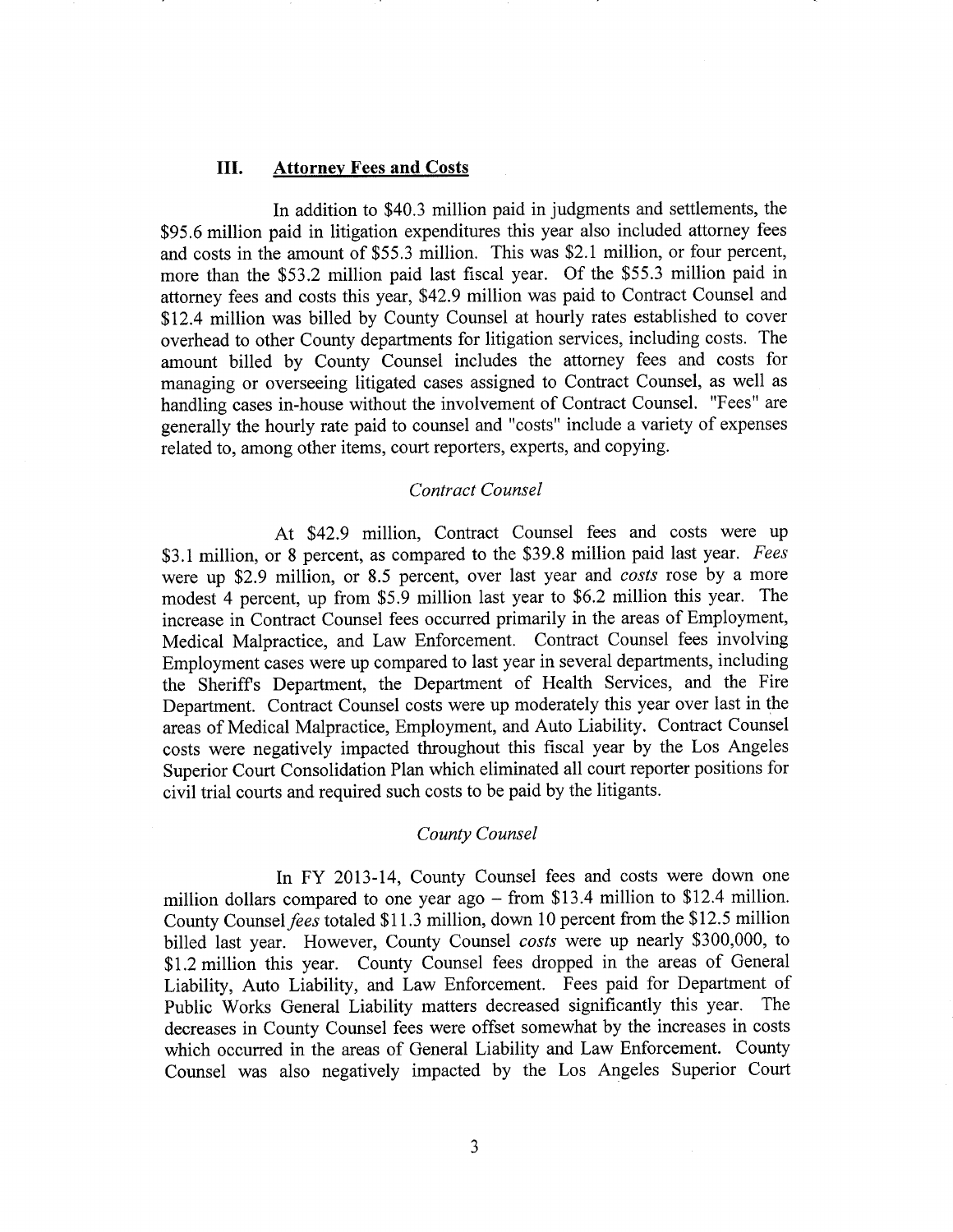Consolidation Plan and the assumption of additional costs related to court reporters, The net result of the decrease in County Counsel fees and increase in costs was a \$1 million overall decrease.

#### IV. Department Litigation Expenditures

In FY 2013-14, ten County departments spent \$86.8 million, or just over 90 percent, of the County's \$95.6 million litigation expenditures. These expenses were comprised of judgments and settlements, as well as attorneys' fees and costs, in a variety of areas, including Law Enforcement, Medical Malpractice, General Liability, Employment, and Auto Liability. In FY 2013-14, the expenditures for the top ten departments ranged from a high of \$40.7 million by the Sheriffs Department to a low of \$1.2 million paid by the District Attorney's Office. No other County departments paid more than one million dollars in litigation expenses this fiscal year. The litigation expenditures of the top ten departments for FY 2013-14 were as follows:

| <b>ANNUAL LITIGATION EXPENSES - TOP TEN DEPARTMENTS</b><br>FY 2013-14 |              |
|-----------------------------------------------------------------------|--------------|
| Sheriff                                                               | \$40,655,075 |
| <b>Health Services</b>                                                | \$20,844,243 |
| Public Works                                                          | \$5,828,340  |
| <b>Fire Department</b>                                                | \$4,892,671  |
| <b>Children and Family Services</b>                                   | \$4,239,936  |
| <b>Chief Executive Office</b>                                         | \$2,652,715  |
| Probation                                                             | \$2,319,421  |
| <b>Public Health</b>                                                  | \$2,110,017  |
| <b>Parks and Recreation</b>                                           | \$2,018,567  |
| <b>District Attorney</b>                                              | \$1,201,483  |

## V. Contract Cities Expenses and Waterworks Expenses

Of the \$95.6 million reported in Annual Litigation Expenses this fiscal year, approximately \$12 million was paid by the Contract Cities Trust Fund and other special districts. The County paid the remaining \$83.6 million.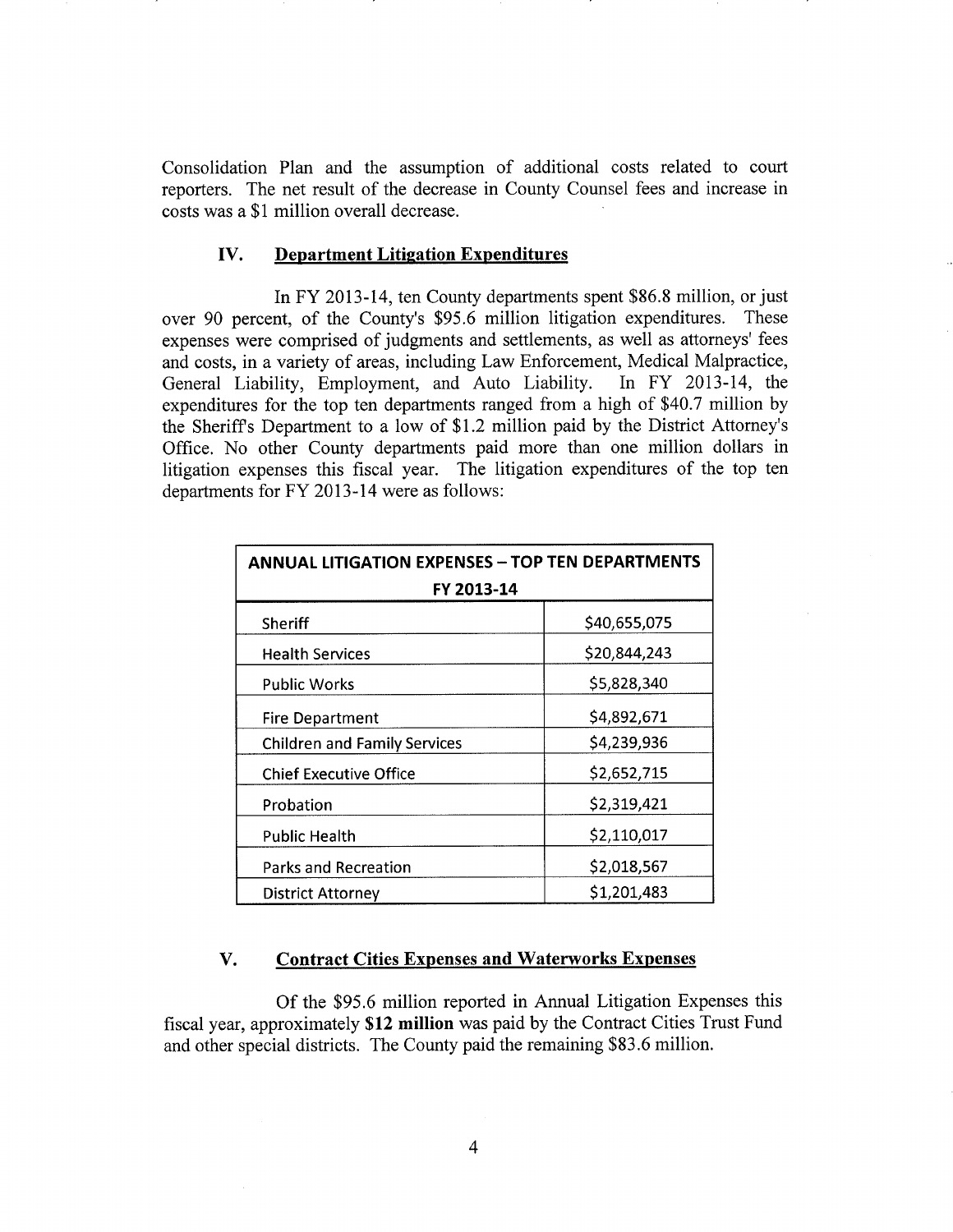#### **Contract Cities**

In FY 2013-14, \$11.1 million of the \$95.6 million Annual Litigation Expenses was paid by the Contract Cities Trust Fund. This \$11.1 million payment, which included judgments and settlements and attorney fees and costs, was the result of liabilities arising from the alleged misconduct of Sheriffs deputies contractually assigned to various cities throughout the County (\$11 million), and for liabilities resulting from work performed for cities by the Department of Public Works (\$65,500).

#### Special Districts

Three special districts, the Los Angeles County Waterworks District 36, District 40, and the Flood Control District, each paid a portion of the \$95.6 million Annual Litigation Expenses this year. The Los Angeles County Waterworks Districts 36 and 40 paid approximately \$819,400 in attorneys' fees and costs for groundwater rights actions, in the Santa Clarita and Antelope Valleys. The Flood Control District paid approximately \$117,300 in a Clean Water Act action brought by the Natural Resources Defense Council involving water quality standards in Los Angeles rivers, watersheds, and beaches. In FY 2013-14, the two Waterworks Districts and the Flood Control District paid approximately \$936,700 of the \$95.6 million Annual Litigation Expenses.

## VI. Dismissals

In FY 2013-14, the County disposed of 266 cases without payment of settlements, judgments or attorneys' fees to opposing parties and without any County liability. One hundred seventy-two, or 65 percent, of these 266 dismissals resulted from voluntary actions by Plaintiffs and/or their attorneys (on nearly every occasion prompted by a diapositive motion or other action by the County). Ninety of the 266 dismissals, or 34 percent, were involuntary to the extent that they were effectuated by successful County motions, including demurrers, motions to dismiss, summary judgments, and discovery motions resulting in terminating sanctions. Four of the 266 dismissals occurred as a consequence of the opposing parties' failure to timely prosecute the actions. Attorneys' fees and costs to secure the 266 dismissals entered this year totaled \$6.7 million from their inception to conclusion. Last year, the County secured 277 dismissals at a total cost of \$7.5 million.

#### VII. New Cases

The number of new cases fell below the 800 mark for the second consecutive year. In FY 2013-14, there were 763 new cases, down four percent from the 794 new cases last year. The number of new cases has steadily declined during the last three fiscal years, dropping from 849 in Fiscal Year 2010-2011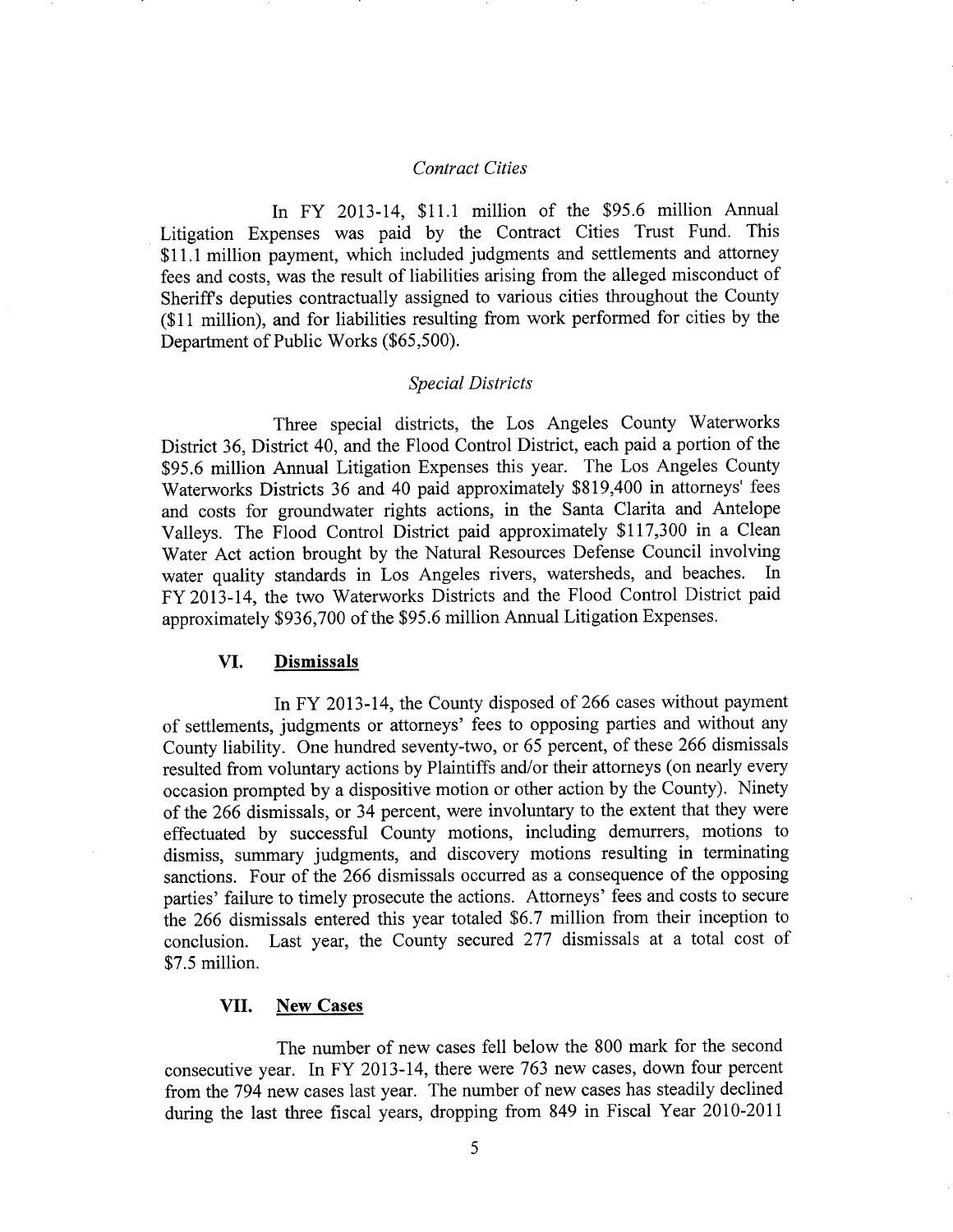to 819 new cases in Fiscal Year 2011-2012 ("FY 2011-12"), and down again to the 794 new cases last year. During that three-year period, there has been a 10 percent drop in new cases involving the County. Twenty-six departments, not including the Board of Supervisors and the "Non-Jurisdictional" cases which fail to identify a particular department, were involved in new actions this fiscal year. Sixteen of these departments saw decreases as compared to one year ago. These included the Department of Public Health, Internal Services Department, Department of Public Works and the Sheriffs Department. The number of new cases involving the Internal Services Department were down 85 percent this year, particularly in the areas of Breach of Contract and Employment. New cases involving the Department of Public Health dropped by nearly 80 percent, and saw significant declines in the areas of Automobile and General Liability. However, other departments experienced increases in new cases over last year, including Registrar-Recorder, Department of Mental Health, and the District Attorney's Office. Significant increases occurred in the area of Real Property for the Registrar-Recorder, Employment cases increased for the Department of Mental Health, and new Law Enforcement cases were more prevalent for the District Attorney's Office. New Non-Jurisdictional cases have steadily increased over the last six years. Such cases rose 10 percent this year as compared to last year, from 101 to 113 cases. The bulk of these increases occurred in the area of Dangerous Condition, particularly with trip-and-fall cases.

## VIII. Trials, Writs, and Appeals

## A. Trials

The County tried 33 cases in FY 2013-14, an uptick from the 31 cases tried in FY 2012-13 and nine fewer cases than the County tried in FY 2011-12. The County prevailed in 52 percent, or 17 trials, this year, compared to 18 victories in FY 2012-13. There were four mistrials this year. A victory of note came in the County of Santa Clara case wherein a Santa Clara Superior Court judge held three lead paint manufacturers liable for public nuisance, ordering each of them to pay \$1.15 billion into an abatement fund to remediate lead paint found in pre-1978 public housing units across Los Angeles County and other jurisdictions who brought suit. Because the Los Angeles County's share of the contaminated housing units totals 55 percent, the County is eligible to apply for \$632.5 million of the abatement funds. In addition to the County of Santa Clara case, the County prevailed in nine excessive force matters, three false arrest cases, two medical malpractice matters, one employment case, and one breach of contract case. Of the 12 losses, a Sheriff's Department shooting case was the most expensive. In Mendez, two plaintiffs were shot by Deputies who were searching for an armed and dangerous felon in a row of seemingly uninhabited woodsheds in which Mr. Mendez and a cohort, Ms. Garcia, happened to reside. Faced with the silhouette of a man holding a gun, Deputies fired, resulting in